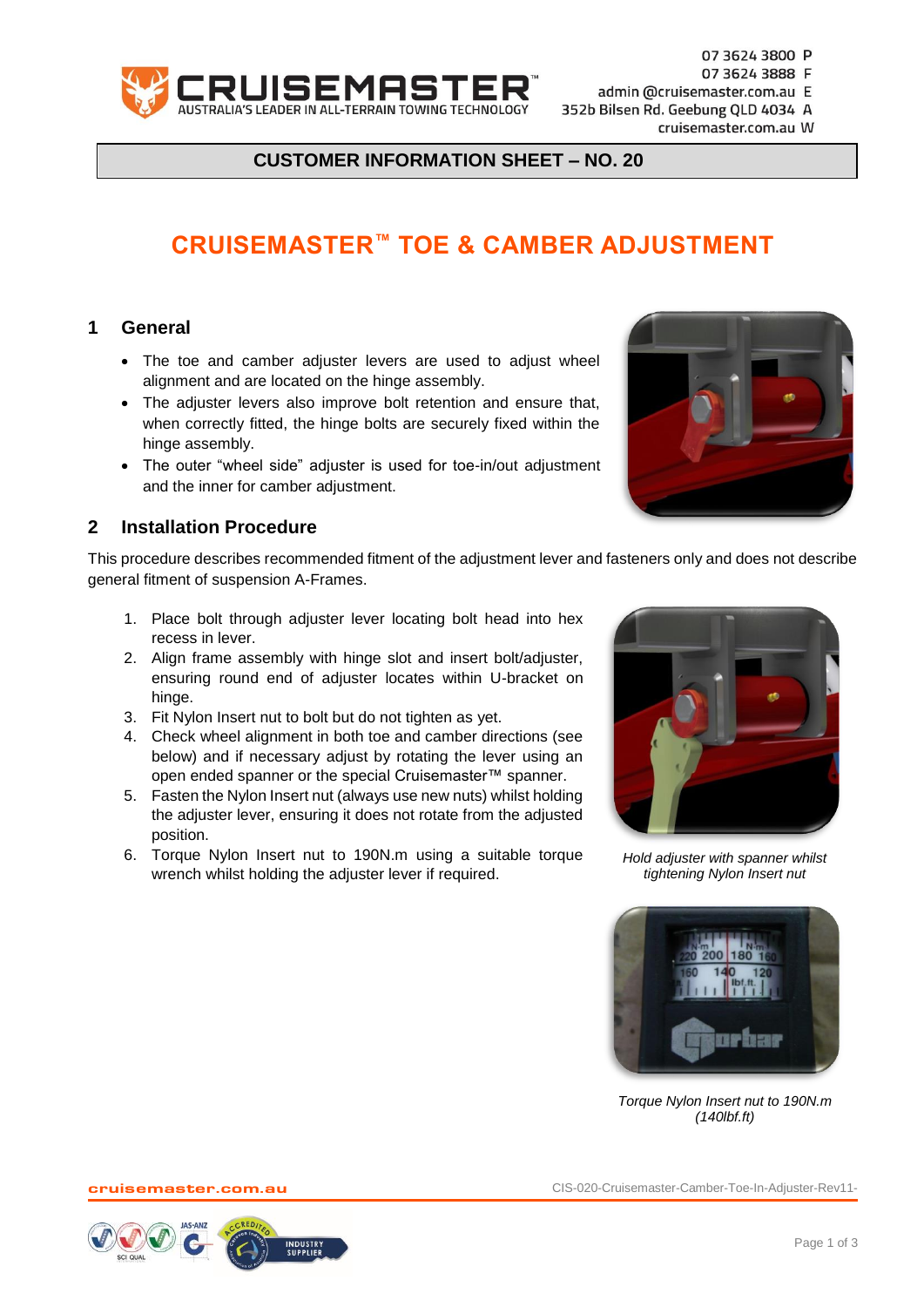## **3 Wheel Alignment Procedure**

- 1. Place the trailer/caravan on a smooth level surface and, if possible, at typical operating load.
- 2. Move the trailer backwards and forwards to eliminate any twist in the wheels.
- 3. Run a straight edge across the face of the tyre (watch for surface irregularities) then measure the distance from the straight edge to the chassis rail. Do this in front and behind the tyre. Record these two measurements. (A jig can be made up to take measurements straight from the wheel)



*It is also possible to measure alignment directly from the brake drum/disc face to the chassis rail. However, this does not take into account the effect of load on the suspension and may be more prone to measurement errors.*

- 4. A single axle or front axle on a tandem should be adjusted to have 2 3mm toe-in. That is, the measurement taken in front of the tyre should be 2 - 3mm less than the rear measurement.
- 5. Rear wheels on a tandem should measure parallel from the chassis rail, so the two measurements should be equal.
- 6. When setting the wheel camber, we recommend to use a digital spirit level on the rim and to set the camber at 0° to 0.5° negative to the vertical for all wheels. (Negative camber is where the top of the wheel is leaning in towards to trailer)



*Exact measurements will depend on the type and loading configurations. However, experience has shown that the figures given are a good starting point. Modifications to these figures may need to be made to suit individual installations.*

- 7. If adjustments need to be made, loosen all hinge bolts (and U-Bolts on leaf suspensions) and adjust by rotating the adjuster lever using an open ended spanner.
- 8. Check measurement again and repeat adjustment until correct.
- 9. Fasten all hinge bolts to the prescribed torque as detailed above, whilst ensuring that the adjuster lever does not move from the set position.
- 10. If correct toe/camber adjustment cannot be achieved (insufficient adjustment or earlier models without adjustment facility), special offset bushes and/or spindles can be used to gain additional adjustment. Please contact us for further information.